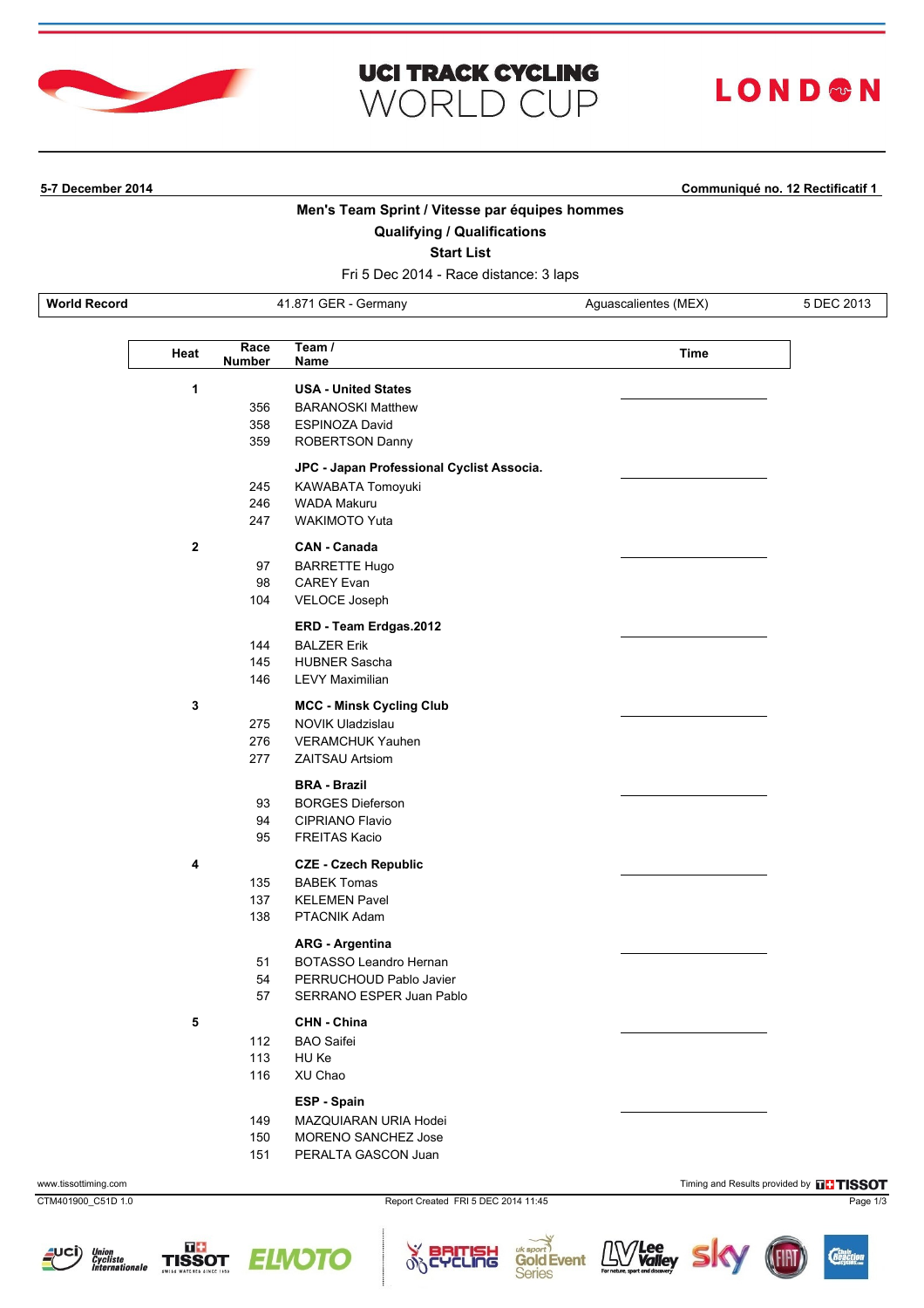

## **UCI TRACK CYCLING WORLD CUP**

# LOND®N

**5-7 December 2014 Communiqué no. 12 Rectificatif 1**

#### **Men's Team Sprint / Vitesse par équipes hommes**

#### **Qualifying / Qualifications**

**Start List**

Fri 5 Dec 2014 - Race distance: 3 laps

**World Record** 41.871 GER - Germany Aguascalientes (MEX) 5 DEC 2013

L

| Heat           | Race<br><b>Number</b> | Team $/$<br>Name                  | Time |  |
|----------------|-----------------------|-----------------------------------|------|--|
| 6              |                       | <b>KOR - Korea</b>                |      |  |
|                | 264                   | IM Chaebin                        |      |  |
|                | 265                   | KANG Dong Jin                     |      |  |
|                | 266                   | SON Jeyong                        |      |  |
|                |                       | JPN - Japan                       |      |  |
|                | 250                   | AMAGAI Kazuki                     |      |  |
|                | 254                   | NAKAGAWA Seiichiro                |      |  |
|                | 255                   | <b>WATANABE Kazunari</b>          |      |  |
| $\overline{7}$ |                       | <b>VEN - Venezuela</b>            |      |  |
|                | 366                   | <b>CANELON Hersony</b>            |      |  |
|                | 367                   | <b>MARCANO Cesar</b>              |      |  |
|                | 368                   | PULGAR Angel                      |      |  |
|                |                       | <b>COL - Colombia</b>             |      |  |
|                | 125                   | <b>MURILLO MINOTA Ruben Dario</b> |      |  |
|                | 126                   | PUERTA ZAPATA Fabian Hernando     |      |  |
|                | 127                   | RAMIREZ Santiago                  |      |  |
| 8              |                       | <b>RUS - Russia</b>               |      |  |
|                | 320                   | <b>SHURSHIN Nikita</b>            |      |  |
|                | 324                   | <b>TKACHEV Alexey</b>             |      |  |
|                | 325                   | YAKUSHEVSKIY Pavel                |      |  |
|                |                       | POL - Poland                      |      |  |
|                | 306                   | <b>LIPA Mateusz</b>               |      |  |
|                | 307                   | MAKSEL Krzysztof                  |      |  |
|                | 308                   | <b>SARNECKI Rafal</b>             |      |  |
| 9              |                       | <b>FRA - France</b>               |      |  |
|                | 161                   | D'ALMEIDA Michael                 |      |  |
|                | 166                   | <b>PERVIS Francois</b>            |      |  |
|                | 167                   | SIREAU Kevin                      |      |  |
|                |                       | JAY - Team Jayco-Ais              |      |  |
|                | 240                   | <b>GLAETZER Matthew</b>           |      |  |
|                | 241                   | <b>HART Nathan</b>                |      |  |
|                | 242                   | <b>PERKINS Shane</b>              |      |  |
| 10             |                       | <b>NZL - New Zealand</b>          |      |  |
|                | 294                   | DAWKINS Edward                    |      |  |
|                | 297                   | MITCHELL Ethan                    |      |  |
|                | 299                   | <b>WEBSTER Sam</b>                |      |  |
|                |                       | <b>NED - Netherlands</b>          |      |  |
|                | 285                   | <b>BUCHLI Matthijs</b>            |      |  |
|                | 287                   | HOOGLAND Jeffrey                  |      |  |
|                | 290                   | VAN 'T HOENDERDAAL Nils           |      |  |

www.tissottiming.com **Timing and Results provided by FITISSOT** 

CTM401900\_C51D 1.0 Report Created FRI 5 DEC 2014 11:45 Page 2/3